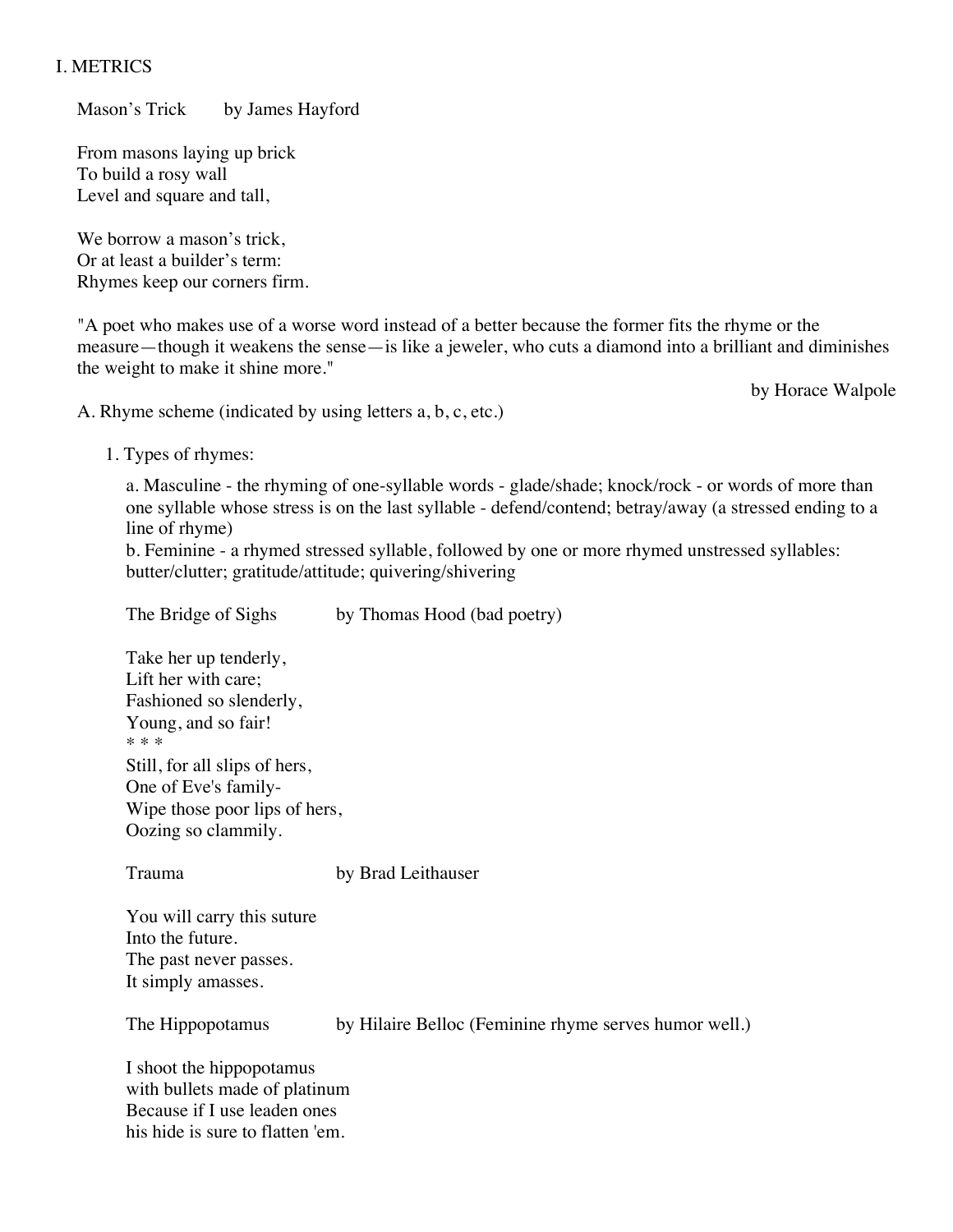Desert Places by Robert Frost

Snow falling and night falling fast, oh, fast In a field I looked into going past, And the ground almost covered smooth in snow, But a few weeds and stubble showing last.

The woods around it have it - it is theirs. All animals are smothered in their lairs. I am too absent-spirited to count; The loneliness includes me unawares.

And lonely as it is, that loneliness Will be more lonely ere it will be less - A blanker whiteness of benighted snow With no expression, nothing to express.

They cannot scare me with their empty spaces Between stars - on stars where no human race is. I have it in me so much nearer home To scare myself with my own desert places.

c. End rhyme - rhyme occurring at the ends of lines (See all poems above.)

d. Internal rhyme - rhyme occurring within lines

Three types of internal rhymes:

- Two or more rhyming words occur within the same line
- Two or more rhyming words will appear in the middle of two separate lines or sometimes in more
- A word at the end of a line rhymes with one or more in the middle of the following line

Once upon a midnight **dreary**, while I pondered, weak and **weary**, Over many a quaint and curious volume of forgotten lore, While I nodded, nearly **napping**, suddenly there came a **tapping**, As of someone gently **rapping**, rapping at my chamber door. " 'Tis some visitor," I muttered, "**tapping** at my chamber door; Only this, and nothing more."

— Edgar Allen Poe (*The Raven*).

In this one excerpt (above), you can see internal rhyme:

- Within one line with "napping" and "tapping"
- Internal rhyme between two lines with "napping" and "rapping"
- Internal rhyme between the last word of one line and a word in the middle of the following line with "tapping" and "rapping"

Courtesy of: https://examples.yourdictionary.com/examples-of-internal-rhyme.html

- B. Rhythm pattern. Divide the lines into feet and examine them to see what rhythm pattern is generally used. "I am never so pleased than when I can get these into strained relation. I like to drag and break the intonation across the meter as waves first comb and then break stumbling on a shingle." (*Selected Letters of Robert Frost*.). In other words, never slavishly follow any rhythm pattern. (It becomes monotonous.)
	- 1. Foot the metrical unit by which a line of poetry is measured. Each sustained rhythm pattern consists of a combination of stressed and unstressed syllables. Most common type of feet:

a. Iamb (Iambic) - metrical foot consisting of an unaccented syllable followed by an accented syllable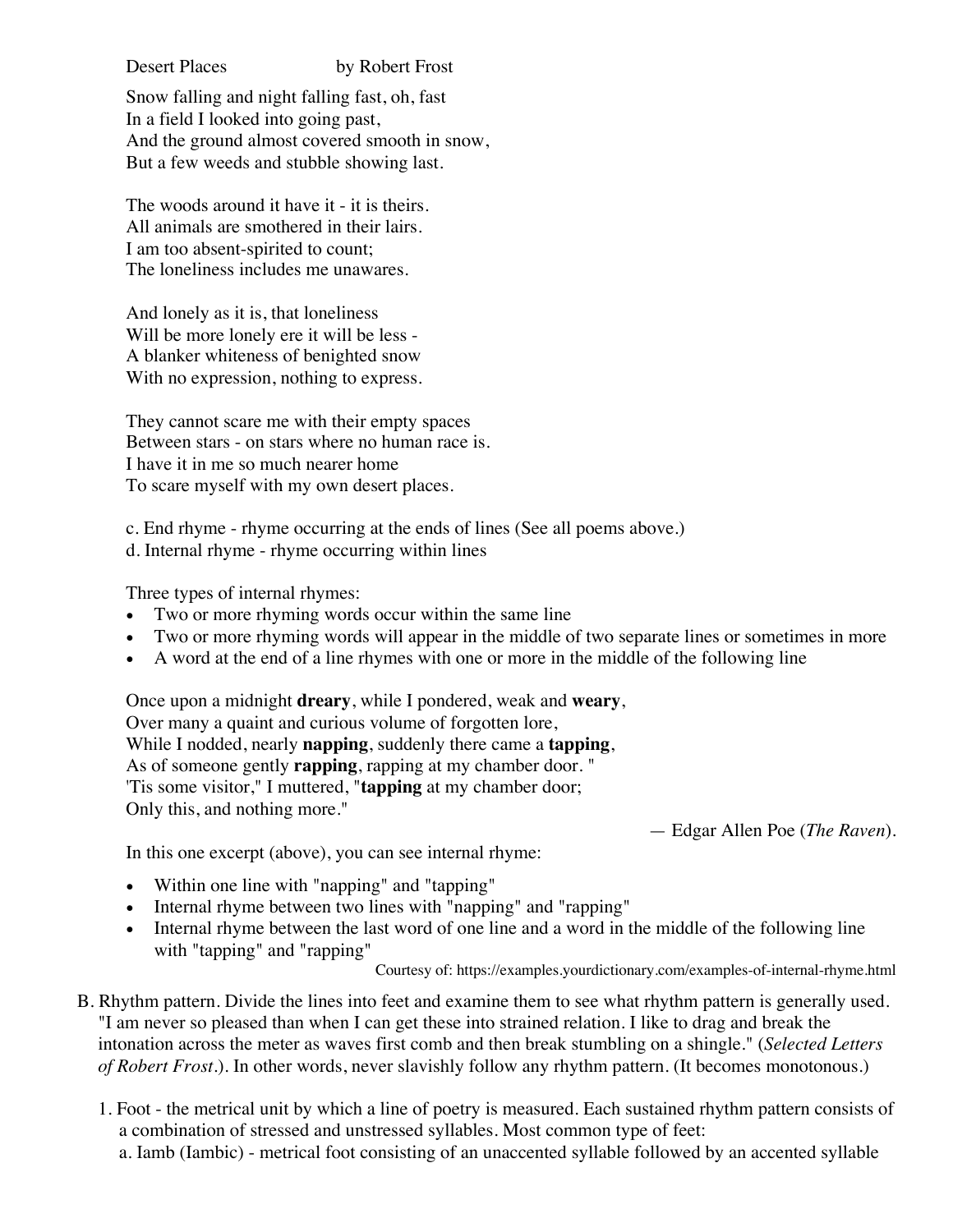- b. Trochee (Trochaic) accented syllable followed by unaccented
- c. Anapest (Anapestic) two unaccented syllables followed by an accented syllable.
- d. Dactyl (Dactylic) an accented syllable followed by two unaccented syllables.
- e. Spondee two or more accented syllables in a row (for variety or interest) Below, stanzas one and four begin with spondees (to mirror the rhythmic/relentless action of the waves):

Break, break, break, On thy cold gray stones, O Sea! And I would that my tongue could utter The thoughts that arise in me.

O, well for the fisherman's boy, That he shouts with his sister at play! O, well for the sailor lad, That he sings in his boat on the bay!

And the stately ships go on To their haven under the hill; But O for the touch of a vanished hand, And the sound of a voice that is still!

Break, break, break, At the foot of thy crags, O Sea! But the tender grace of a day that is dead Will never come back to me.

#### "Break, Break, Break" by Alfred Lord Tennyson

2. Number of feet in a line of poetry: Monometer, dimeter, trimeter, tetrameter, pentameter, hexameter, heptameter, etc.--lines with one, two three, four, five, six, seven, etc., feet

The Negro by James Emanuel Never saw him. Never can. Hypothetical, Haunting man: Eyes a-saucer, Y essir bossir, Dice a-clicking, Razor flicking The-ness froze him In a dance A-ness never Had a chance. Penelope by Dorothy Parker

In the pathway of the sun, In the footsteps of the breeze, Where the world and sky are one, He shall ride the silver seas, He shall cut the glittering wave.

I shall sit at home, and rock; Rise, to heed a neighbor's knock; Brew my tea, and snip my thread; Bleach the linen for my bed. They will call him brave.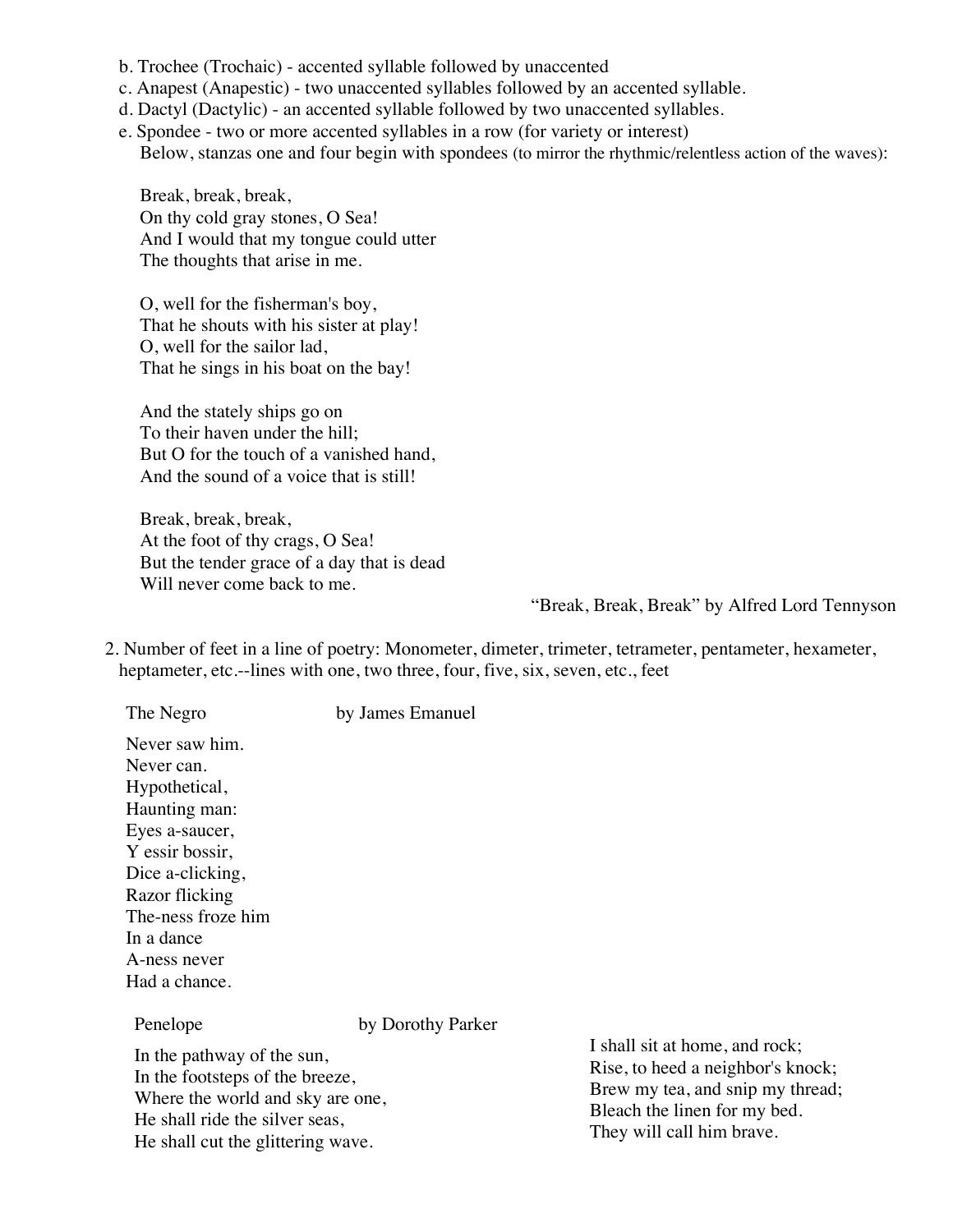#### We Real Cool by Gwendolyn Brooks

# THE POOL PLAYERS. SEVEN AT THE GOLDEN SHOVEL.

We real cool. We Left school. We

Lurk late. We Strike straight. We

Sing sin. We Thin gin. We

Jazz June. We Die soon.

C. Sound devices:

- 1. onomatopoeia the use of a word that resembles the sound it denotes
- 2. alliteration the repetition of consonant sounds, especially at the beginning of words
- 3. assonance- the repetition of vowel sounds:

God's Grandeur by Gerard Manley Hopkins

The world is charged with the grandeur of God. It will flame out, like shining from shook foil; It gathers to a greatness, like the ooze of oil Crushed. Why do men then now not reek his rod? Generations have trod, have trod, have trod; And all is seared with trade; Bleared, smeared with toil; And wears man's smudge and shares man's smell: the soil Is bare now, nor can foot feel, being shod. And for all this, nature is never spent; There lives the dearest freshness deep down things; And though the last lights off the black West went Oh, morning, at the brown brink eastward, springs-Because the Holy Ghost over the bent World broods with warm breast and with ah! bright wings

# II. FORM:

## A. Closed

- 1. Blank verse unrhymed iambic pentameter
- 2. Couplet two lines in a row that usually rhyme and have the same meter
- 3. Tercet group of three lines; if rhymed, they're called a triplet
- 4. Quatrain four-line stanza, often rhymed ab c b or ab ab.
- 5. Formal verse: (Sonnet, haiku, etc.) A sonnet consists of 14 lines of rhymed iambic pentameter.
	- a. Two types of sonnets: Italian (aka Petrarchan) and English (aka Shakespearean or Elizabethan) differing in structure and rhyme scheme:

1. Italian sonnet: Octave - a b b a a b b a followed by a sestet of some combination of c d or c d e Example: c d e c d e or c d c d c d